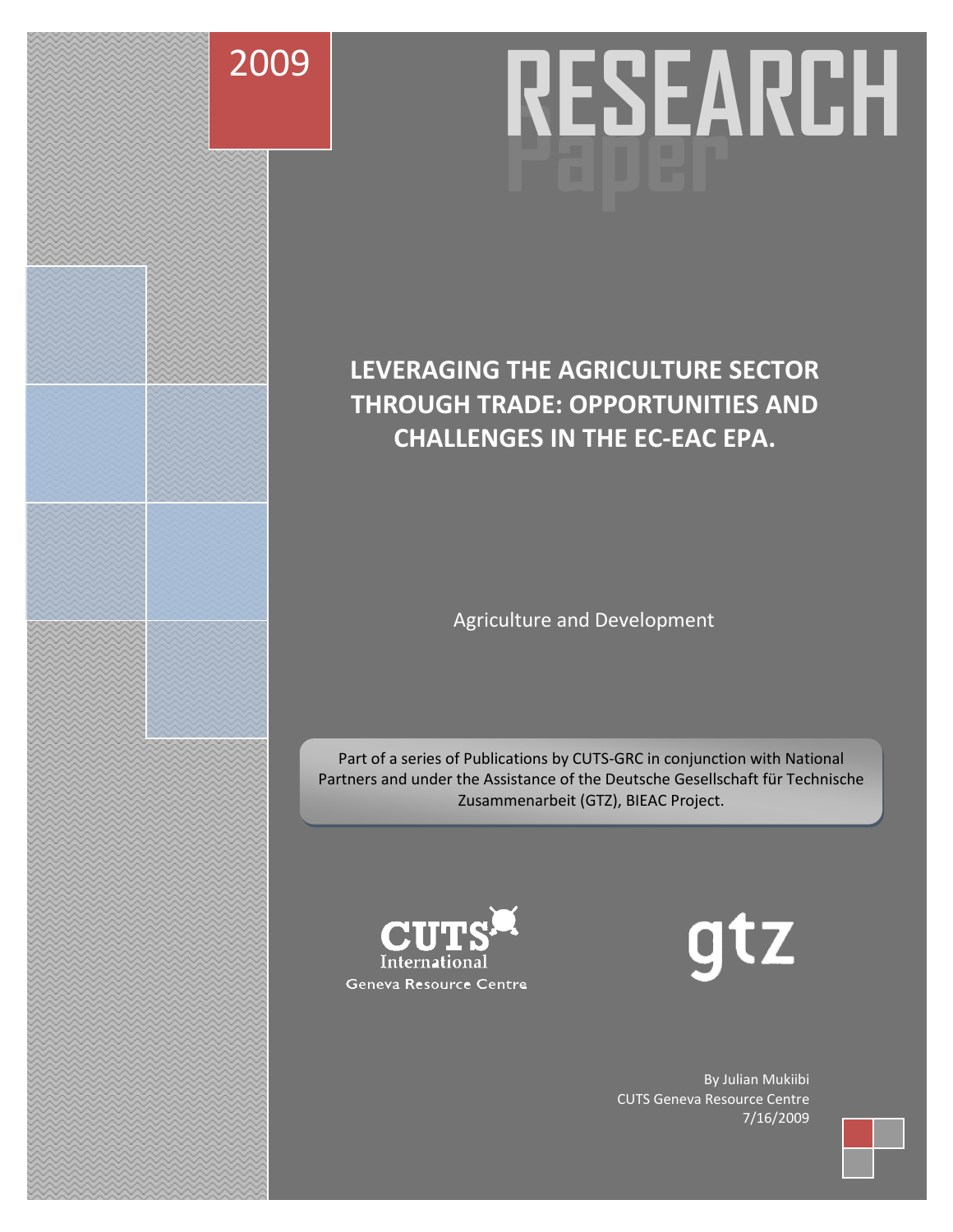#### **1. Introduction:**

The agriculture sector plays an important role in the East African Community (EAC), where 80 percent of the population lives in rural areas and depends on agriculture for their livelihood. It's also one of the region's major sectors, the others being services, manufacturing, and mining. $1$ 

The sector contributes about 70 percent of the EAC exports to EC and is a major foreign exchange earner as well as employing the majority of the rural population in the region.

The Economic Partnership Agreement between the European Commission and EAC (herein in after referred to as EC-EAC EPA), presents an opportunity for the EAC to fully explore and enhance the Agriculture sector's potential through trade.

Indeed among the EC-EAC EPA's objectives is to contribute to economic development through the establishment of a strengthened and strategic trade and development partnership consistent with the objective of sustainable development and promoting the gradual integration of the EAC economies, and their diversification and competitiveness by enhancing their production; supply and trading capacity.<sup>2</sup> The EAC's comparative advantage lies in the agriculture sector and this coupled with the ever expanding domestic and global agricultural markets as well as the revolution in biotechnology and information technology present an opportunity for the region to use the sector in promoting development and the livelihood of its people.

This paper therefore examines the potential and opportunities for the Agriculture sector to enhance development in the EAC through a well drafted agriculture chapter in the EC-EAC EPA; that addresses the challenges faced by the sector providing the means to achieving development through trade.

<sup>&</sup>lt;sup>1</sup> A guide to EAC facts and figures available at  $\frac{http://invest.eac.int/2008}{http://invest.ec.int/2008}$  $\frac{http://invest.eac.int/2008}{http://invest.ec.int/2008}$  $\frac{http://invest.eac.int/2008}{http://invest.ec.int/2008}$  figures accessed on 16<sup>th</sup> July 2009

<sup>&</sup>lt;sup>2</sup> Agreement establishing a framework for an Economic Partnership Agreement between the EC and EAC; Article 2 (a) and (c).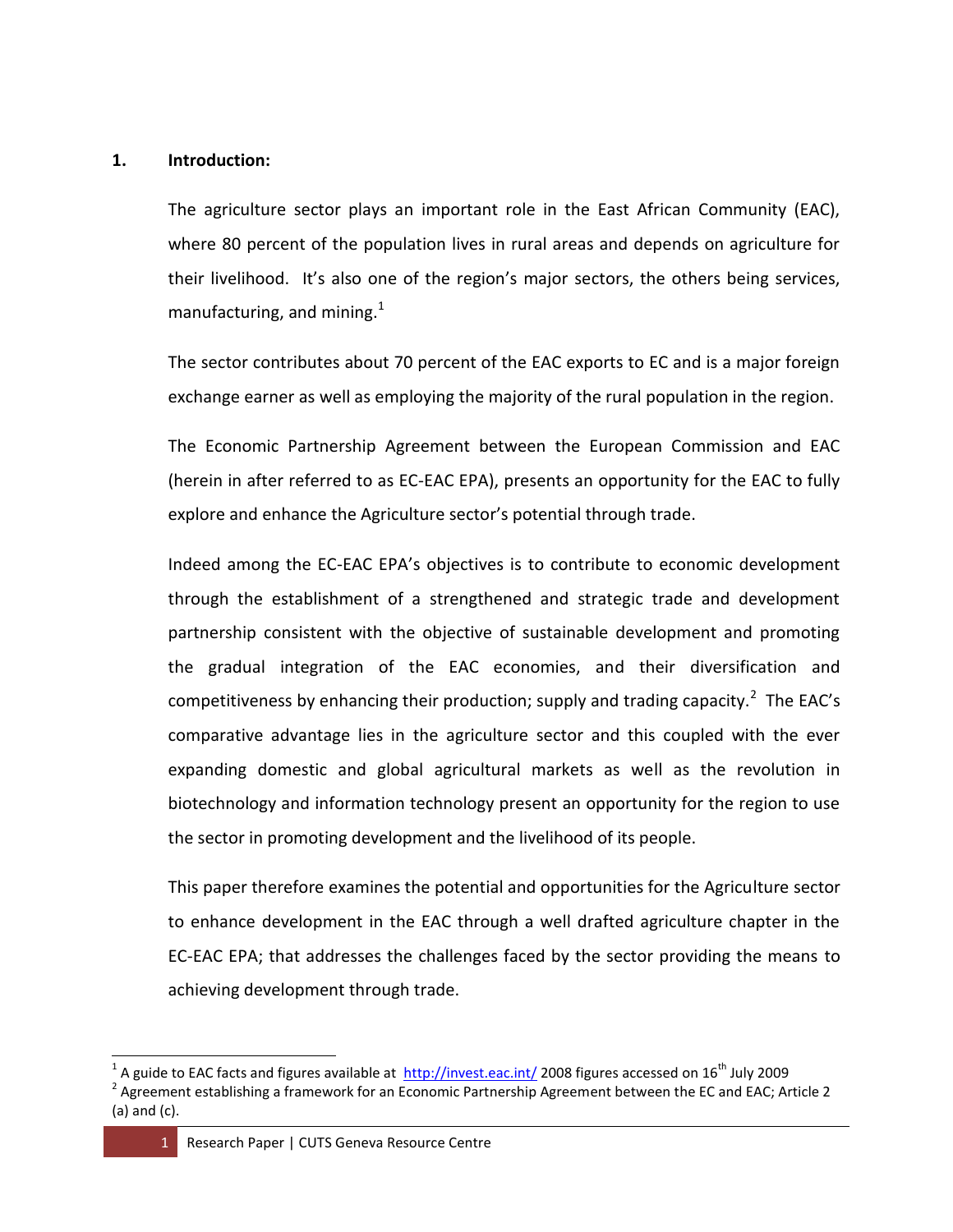# **2. State of Play of the Agriculture Sector in the EAC:**

Agricultural products in the EAC contribute substantially to the total merchandise exports from the region, with a higher dependence on tropical products such as sugar, bananas, coffee, tea and tobacco. The sector therefore requires more attention in the EPA setting in order to fully exploit its potential. The table below shows the contribution of tropical products to the total merchandise exports of the EAC in the period 1995 and 2004.

| Country  | Tropical Products as Percent of total |      | <b>Composition of Tropical Products</b> |
|----------|---------------------------------------|------|-----------------------------------------|
|          | merchandise                           |      | Exports 2004                            |
|          | 1995                                  | 2004 |                                         |
| Burundi  | 88                                    | 47   | Coffee 80%                              |
| Kenya    | 44                                    | 31   | Tea 56%                                 |
| Rwanda   | 46                                    | 31   | Coffee 93%                              |
| Tanzania | 51                                    | 20   | Tobacco 25%, Cotton 20%, Coffee         |
|          |                                       |      | 20%                                     |
| Uganda   | 74                                    | 21   | Coffee 51%                              |

EAC Tropical Products Exports as percentage of Total Merchandise Exports:<sup>3</sup>

The EAC region is well endowed with water resources consisting of rivers, dams, swamps, lakes, and underground water. These if well exploited for irrigation coupled with the use of modern farming techniques, would enhance the agriculture production leading to increased trade in the products and thereby contributing to development and better livelihood for the majority of the population.

 $\overline{a}$ <sup>3</sup> Adopted from the ICTSD FAO Information note number 5, March 2008, Trade Barriers Faced by Developing Countries' Exporters of Tropical and Diversification Products. Pg. 6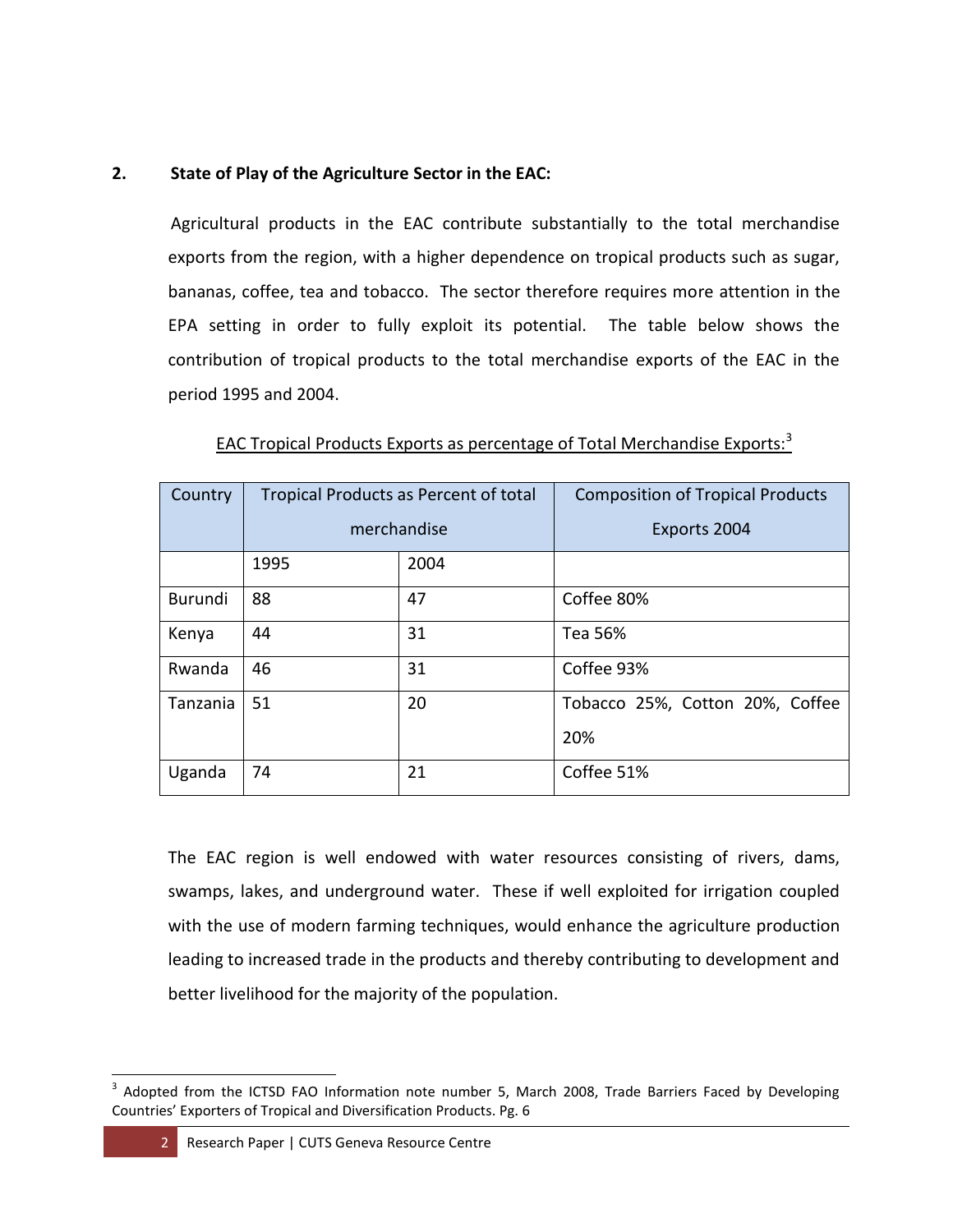In the last decade the producer prices for agricultural commodities has risen by 30% to 50%. $4$  If the EAC region were supported in the acquisition and access to the necessary farm in-puts that are often unaffordable by the ordinary farmers, the agricultural sector would contribute more dividends from the trade preferences enjoyed.

Some of the partner states in the EAC region have well developed and privately owned agro-processing industries, this coupled with the development of export processing zones and manufacturing-under-bond that are fast expanding, will lead to value addition and hence better terms of trade for the agricultural products.<sup>5</sup> The market preferences under the EAC-EC EPA would encourage increased supply of the developing industries with raw materials leading to overall development through trade. Installation of better infrastructure in terms of reliable power supply, well maintained feeder roads and storage facilities would further expand these industries across the region and thereby fully exploit the potential in the agricultural sector.

The EAC region has seen the introduction of rural saving and credit cooperatives and micro-finance institutions, which channel funds to be invested in agriculture; such initiatives if well developed, would go a long way in enabling the community to better utilize the market access opportunities presented by the EAC-EC EPA.

# **2.1 Potential Opportunities for the Agriculture Sector in the EAC:**

The EC market presents an opportunity for the EAC to benefit from the huge demand for "fair trade goods" most of which are agricultural commodities. EC consumers currently purchase fair trade products worth 1.5 billion euro's per year and the market represents between 60% and 70% of the global sales for fair trade products. $^6$ 

<sup>&</sup>lt;sup>4</sup> See the Agriculture and Rural Development Strategy for the East African Community (2005-2030) that discusses the status of agriculture and rural economy in East Africa. P46.

 $^5$  Ibid p.40

<sup>&</sup>lt;sup>6</sup> Fair Trade Communication, June 12 2009. Available at [www.internationallawoffice.com.](http://www.internationallawoffice.com/) Accessed July 1 2009.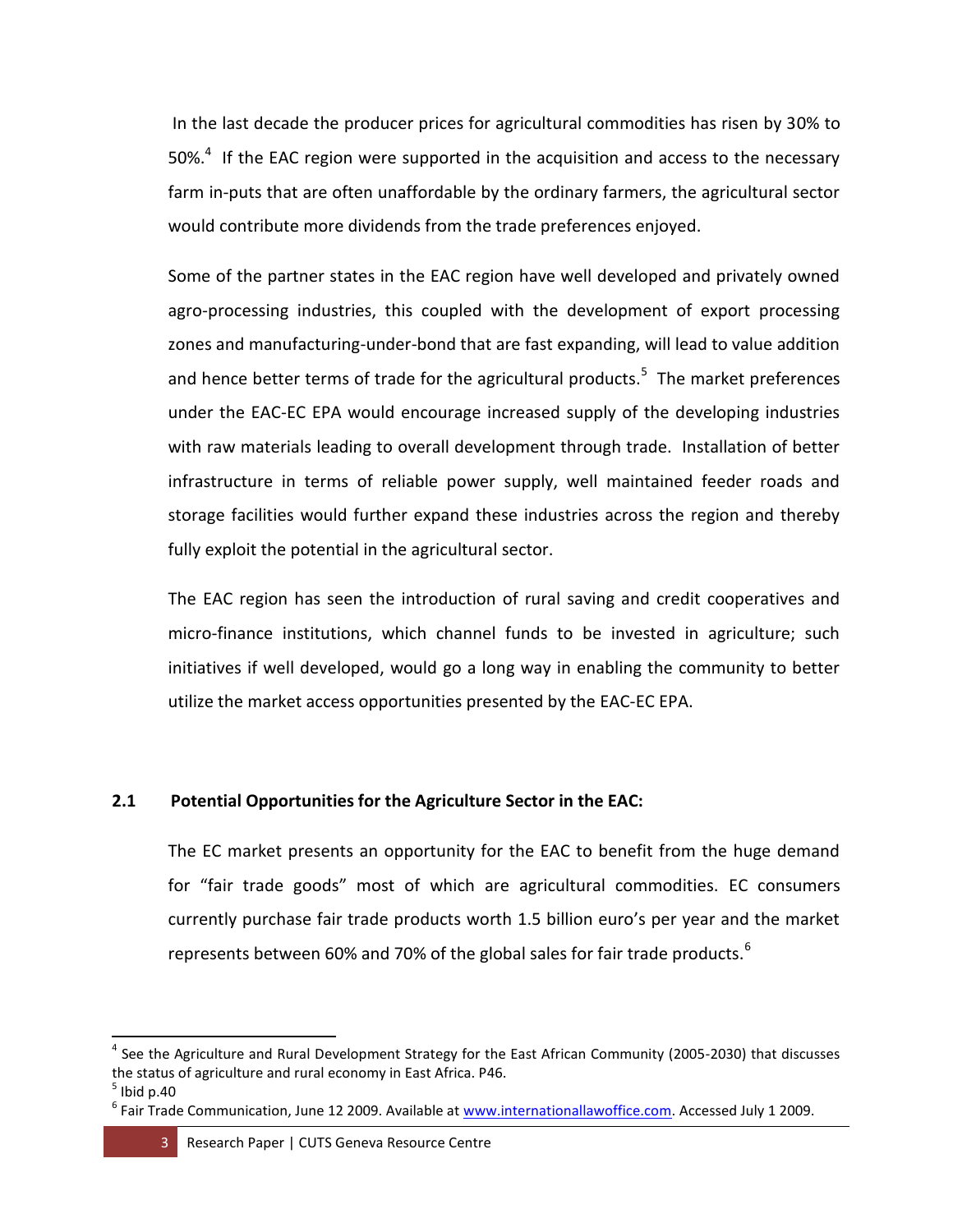The fair trade concept refers to a trading partnership based on dialogue, transparency and respect that seeks greater equity in international trade. It contributes to sustainable development by offering better trading conditions to, and securing the rights of marginalized producers and workers, especially in the southern hemisphere.<sup>7</sup> By accessing this market through the preferences availed in the EPA, the agriculture sector which has the most potential for growth and development in the EAC would go a long way in contributing to development in the region.

The EC also constitutes a big market for organic products, a niche that could be exploited by EAC through promoting trade of organic agricultural products under the preferences presented in the EC-EAC EPA. Encouragingly the EAC has already adopted a regional organic standard, which *inter-alia* advocates for more education and sensitization of farmers on the economic advantages of organic farming.<sup>8</sup> Organic production is well suited for resource poor farmers in the region who are less dependent on external resources.

The regional organic standard will enable the EAC to gain recognition for their certified organic products through development of a robust regional label. However accessing the EU organic products market requires adherence to the regions regulations on organic production and labeling, these call for 95% of the product to be organically produced; therefore the EAC must lay strategies to ensure that its agriculture sector can produce products for this market in order to fully utilize the preferences in the EAC-EC EPA and thereby contribute to development in the region. $9$ 

### **2.2 Challenges faced by the Agriculture Sector in the EAC:**

For the EAC region's agricultural sector to fully harness its potential through the EC-EAC EPA, the challenges faced by the sector need to be addressed some of these are discussed hereunder.

 7 Ibid

<sup>8</sup> Bridges Trade BioRes 22 June 2007 Vol. 7 No.12

<sup>&</sup>lt;sup>9</sup> Ibid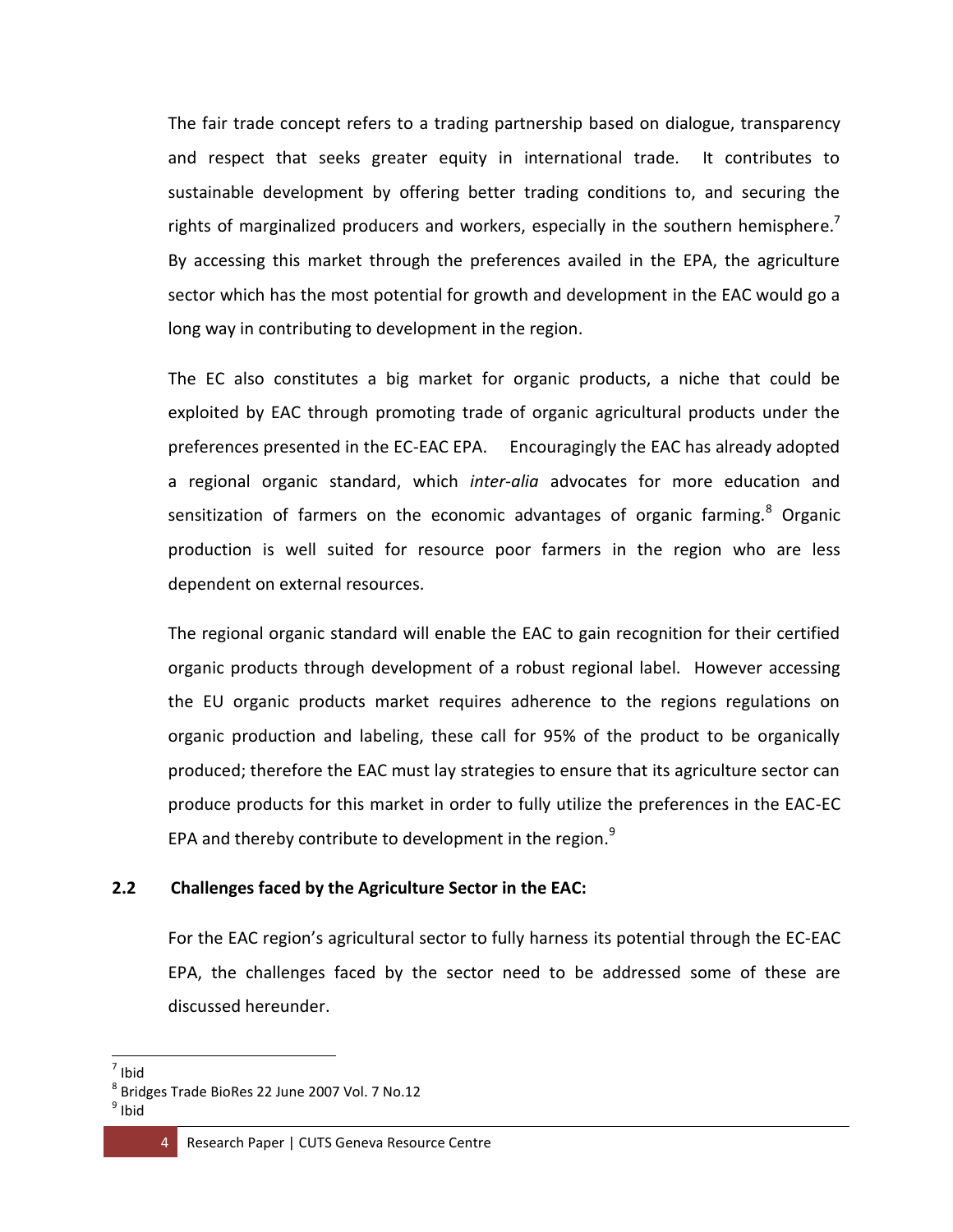The domestic and export subsidies granted by developed countries to their agricultural products that are substitutes and/or competitors of the agricultural products from Sub-Saharan countries depress international prices and result in unfair competition in the international markets. An analysis of the US cotton subsidies in the WTO cotton case illustrates the extent to which these subsidies depress the market prices to the detriment of the developing countries involved in the production of cotton. For the EAC to benefit from the EPA preferences, the issue of subsidies grated by the EC to its agriculture sector needs to be addressed.

The sanitary and phytosanitary measures as well as compliance standards required to access the developed countries markets such as the EC are quite challenging to most agriculture producers in the EAC. There is need for capacity building coupled with the required assistance to produce and package the agriculture products in the manner required so as to make use of the preferences under the EPA.<sup>10</sup>

The EAC is also faced by internal constraints and challenges that need to be addressed for the region to fully benefit from the preferences extended by EC under the EPA.

There is poor management of the farmer's organizations in the region characterized by declining quality of services, weak financial management and misallocation of resources. This has largely deterred the agriculture sector from negotiating for better policies and allocation of resources required in overcoming the challenges faced.<sup>11</sup> There is hence a need for effective policies that would encourage investment in the agriculture sector by both local and foreign investors hence boosting the regions trade and its people's welfare.

The legal and regulatory framework pertaining to the agriculture sector in the region is weak and in some cases obsolete, this has led to the proliferation of poor quality agricultural inputs such as fake seeds/fertilizers, and substandard vaccines, counterfeit

<sup>&</sup>lt;sup>10</sup> For further discussion on this, see "Standards and Market Access under EPAs: Implications and Way Forward for EAC". Available at [www.cuts-grc](http://www.cuts-grc/)

 $11$  Ibid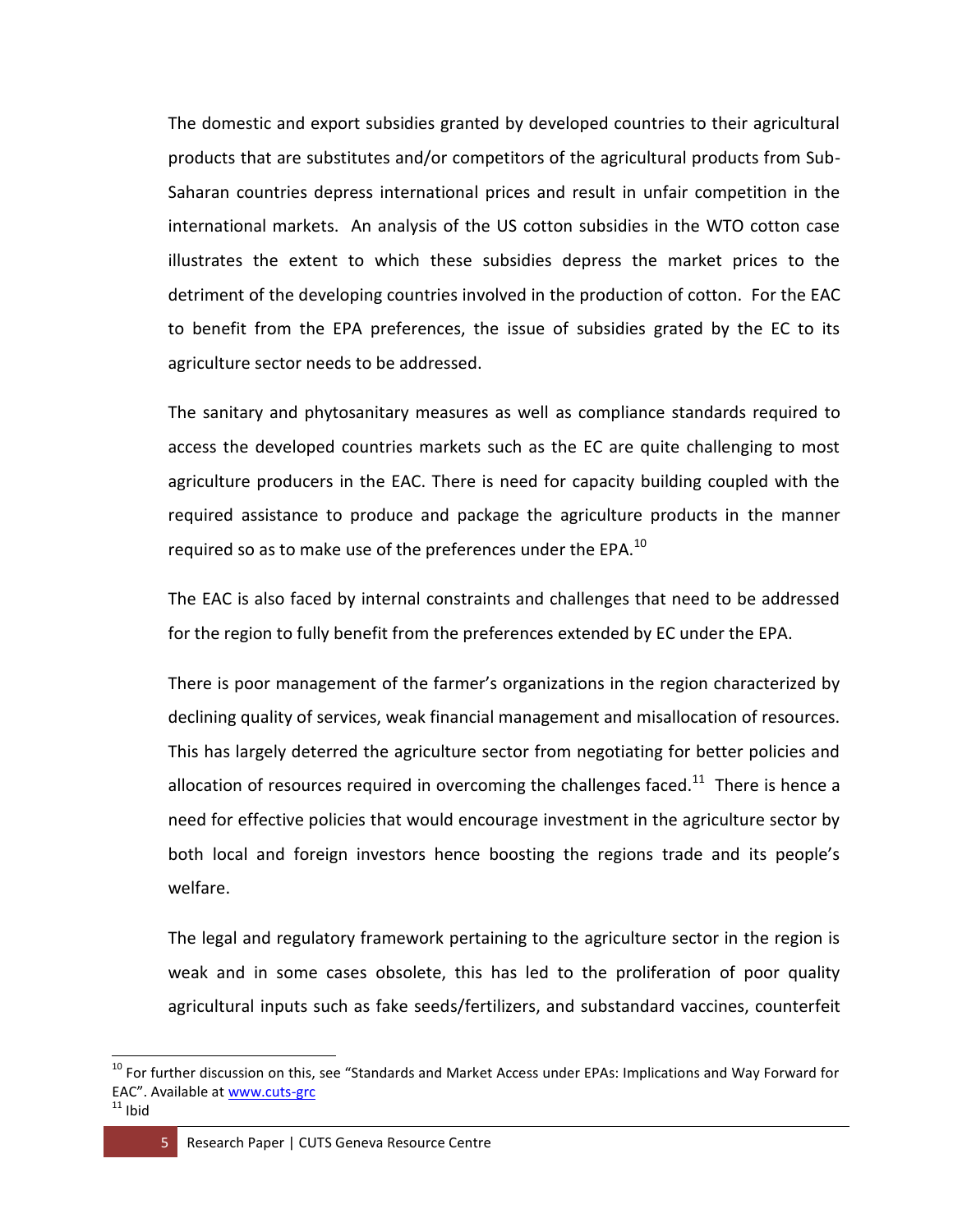and adulterated agro-inputs that have resulted in a decline in agricultural production. These unscrupulous trading practices need to be addressed through harmonization of laws and regulations in the region, including updating them in order to redress and deter the harmful practices.

The land tenure system in the EAC is in itself a major challenge to the full exploitation of the agriculture sector. The region has over 69 million hectares of high potential agricultural land, with suitable climatic conditions for the production of various crops and livestock, $12$  however most land is still communally owned making it difficult to permanently improve or use as security in accessing the much needed financial services. Further still the land holdings are also fragmented making large scale undertakings in the sector unviable. The region will need to develop an appropriate land tenure system, for it to fully exploit the potential in the sector.

The poor state and in some cases lack of physical infrastructure in the region, such as rural roads, irrigation, storage, marketing, communication and reliable energy supply; make the farm gate to market costs very high and impede the full exploitation of the agriculture sector's potential. It is well documented that the costs of transporting goods say from Kampala (Uganda's capital city) to Mombasa (the sea port route to access the EC market), is much higher than the cost of transporting the same goods from Mombasa to the EC, a much longer distance. This negatively affects the competitiveness of the products from the region.

The EAC region has a potential of about 30.35 million hectares of land suitable for irrigation, out of which only 377,000 hectares are currently under irrigation, leaving a big chunk of untapped resources.<sup>13</sup> There is need for better technology and management of irrigation schemes in order to fully exploit the available land resources in the region and hence fully harness the benefits enshrined in the EPA preferences.

<sup>&</sup>lt;sup>12</sup> Supra footnote 4 p.53

<sup>&</sup>lt;sup>13</sup> Supra footnote 4 p.55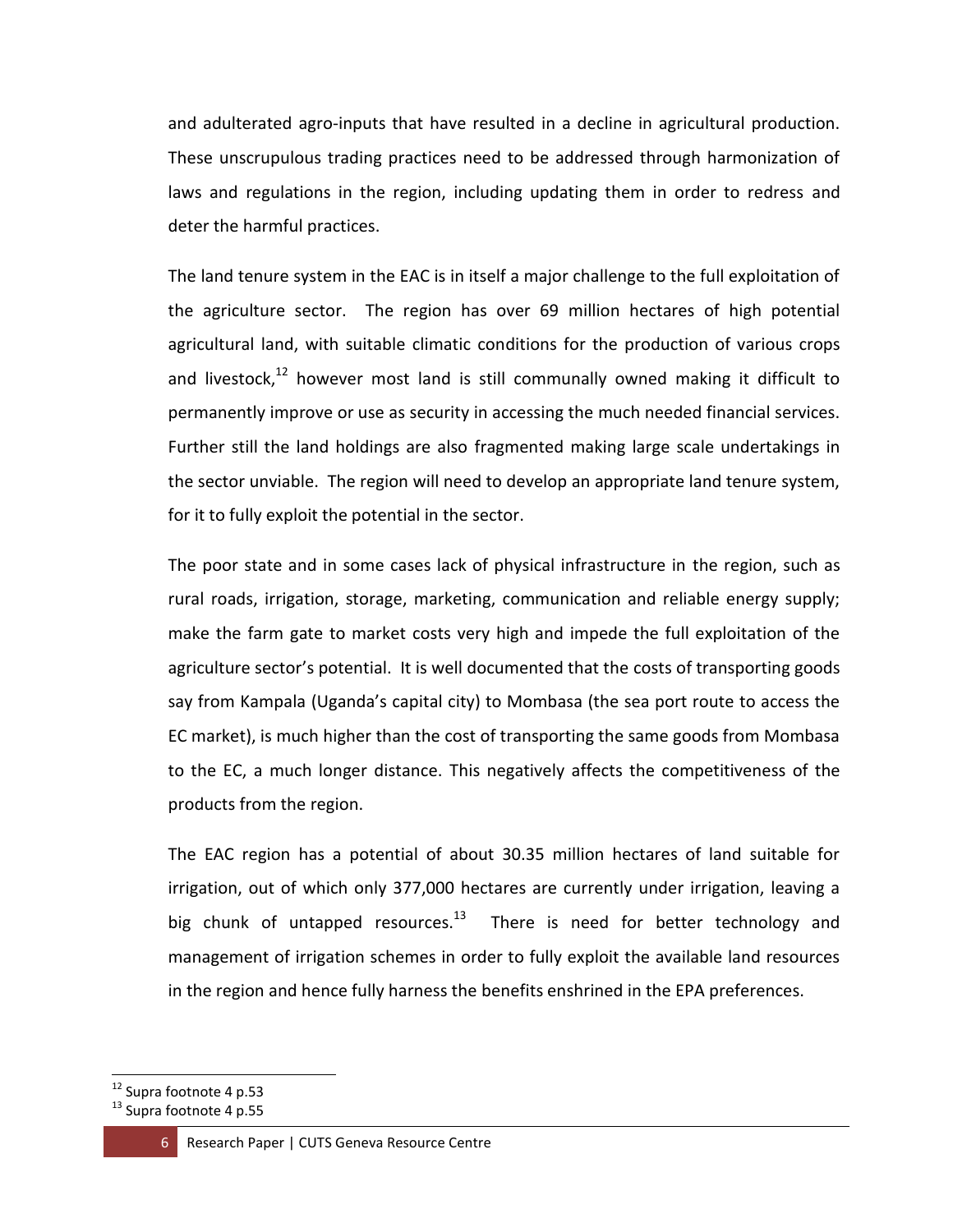## **3. EC-EAC EPA Chapter on Agriculture:**

In recognition of the vital role and contribution that the agriculture sector plays to the EAC, it was agreed that a separate chapter be included in the EPA, to specifically deal with the sector. To this end negotiations are under way and a draft chapter has been tabled.

The draft chapter outlines the following as its objectives: $^{14}$ 

- $\triangleright$  Achieve food security, and improve the standard of nutrition in the EAC partner states by increasing output, quality, availability and accessibility.
- $\triangleright$  Improve standards of living and eradicate poverty in the rural areas through increased income generation from agriculture production, processing, storage and marketing.
- $\triangleright$  Develop modern and competitive agro-based industrial base to increase competitiveness.
- $\triangleright$  Encourage the development of new and appropriate technologies that improve the productivity of land and labor in agriculture.
- $\triangleright$  Promote sustainable use and management of natural resources in order to conserve the environment.
- $\triangleright$  Promote value added and improved agricultural productivity.
- $\triangleright$  Facilitate the adjustment of the agricultural sector and the rural economy, to the progressive global changes while paying attention to small scale operators.

 $\overline{a}$  $14$  See the EC-EAC EPA draft chapter on Agriculture as at March 2009, subsequent versions may vary.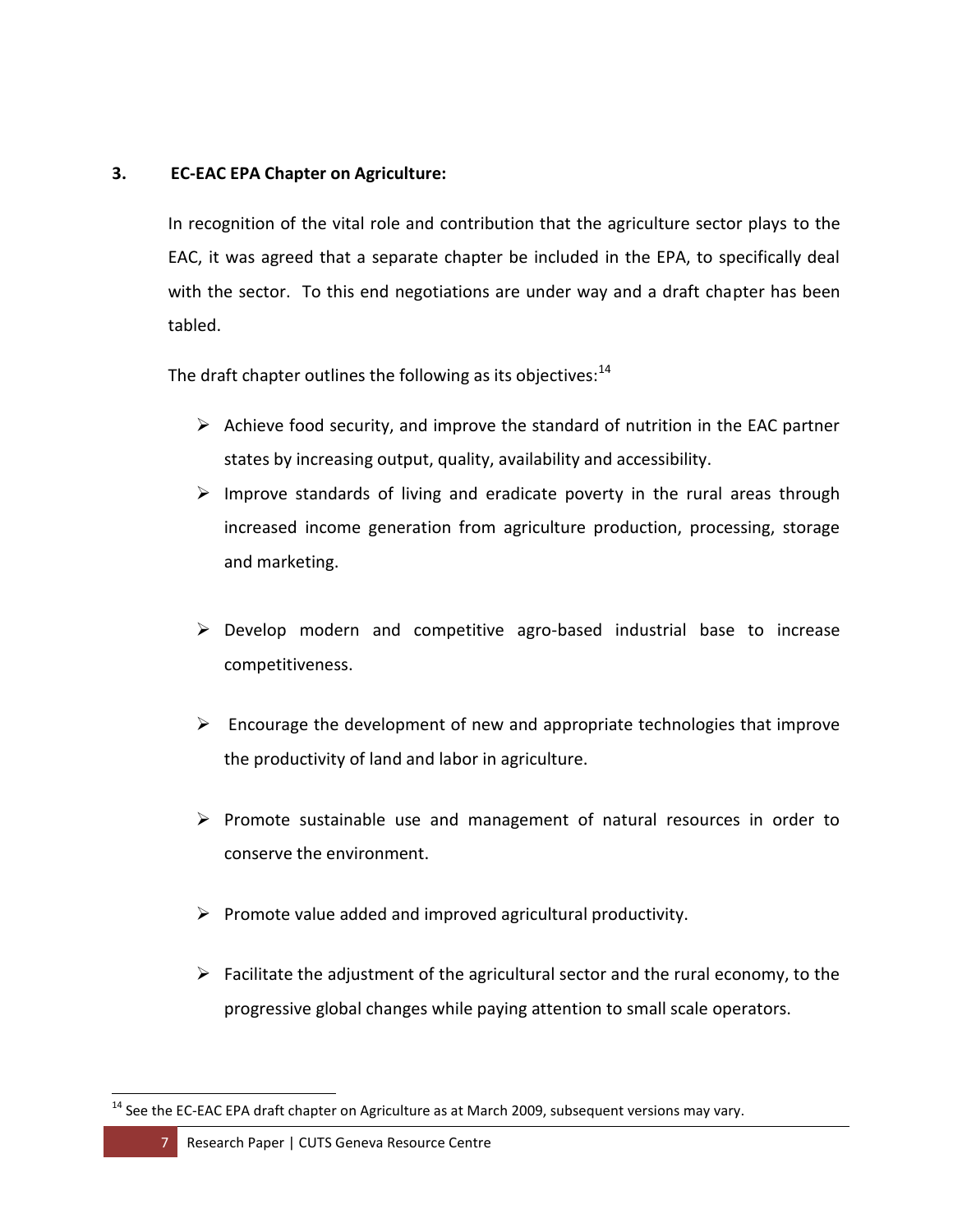$\triangleright$  Improve infrastructure for marketing and distribution of agriculture products in the region.

The chapter also addresses the issue of agricultural export subsidies, wherein the parties undertake not to introduce any new subsidy programs contingent upon export or increase any existing subsidy on products destined for their territories.

Inclusion of a separate chapter on agriculture in the EC-EAC EPA is a positive step and the objectives outlined above, if pursued would greatly enhance the EAC's capacity to fully utilize its potential in the sector.

Be that as it may, the agricultural sector in the EAC region is the most suited to trigger the much anticipated social and economic development leading to reduction in poverty, through trade partnership with the EC. It is therefore imperative that provisions governing the chapter on agriculture, translate into enhancing the sector, by not only providing the much needed solutions to the challenges faced but also capable of preventing any counter effects resulting from the liberalization process, such as dumping.

To this end the chapter should entail specific development provisions directed at addressing the challenges faced in the region; these include but are not limited to the following:

- $\triangleright$  EC commitment to reducing or ceasing the trade distorting subsidies on agricultural products of interest to the EAC.
- $\triangleright$  Support and enhancement of the EAC region's capacity to comply with the EC SPS measures and agricultural products standards (including the private standards).
- $\triangleright$  Development, rehabilitation and improvement of the physical infrastructures in the EAC region, such as roads; storage facilities; rail; communication and energy,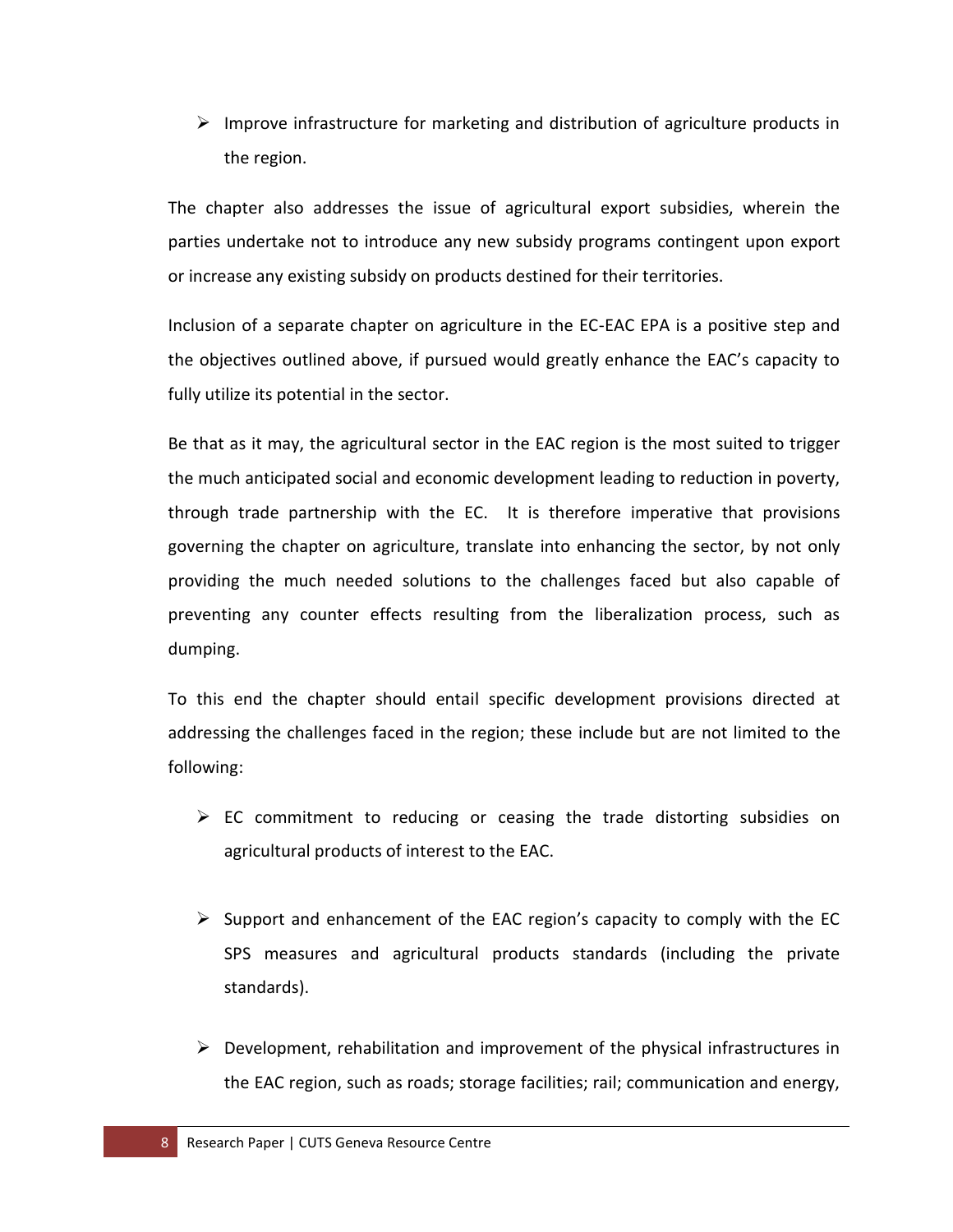in order to facilitate the smooth and less costly movement of agricultural products from the farm gate to the market, including value addition.

- $\triangleright$  Development support for the improvement and widening of the irrigation schemes that would enable efficient use of the available agricultural land in the region, including its use in an environmentally sustainable manner adaptable to weather vagaries.
- $\triangleright$  Support for better organized and functional farmers organizations that would facilitate information flow, and better lobbying for the farmers interests.
- $\triangleright$  Support to re-organize the land tenure system so as to make it more suitable for commercial farming. This would also encourage more investment in the sector by both local and foreign investors.
- $\triangleright$  Support to implement a legal and regulatory framework capable of deterring the proliferation of poor quality agricultural in-puts and thereby enhance the regions capacity to produce and access the lucrative organic products market in the EC.
- $\triangleright$  Include a special safeguard mechanism specific to the agriculture sector, that would counter flooding of the EAC with subsidized agriculture products, while at the same time enabling EAC to respond to the food crisis's that may occur as was recently the case.

An ideal chapter on agriculture is one that will be cognizant of the above issues and if included, it would go a long way in achieving the EC-EAC EPA objective, of developing the region while at the same time alleviating the poverty levels faced by the majority of its population.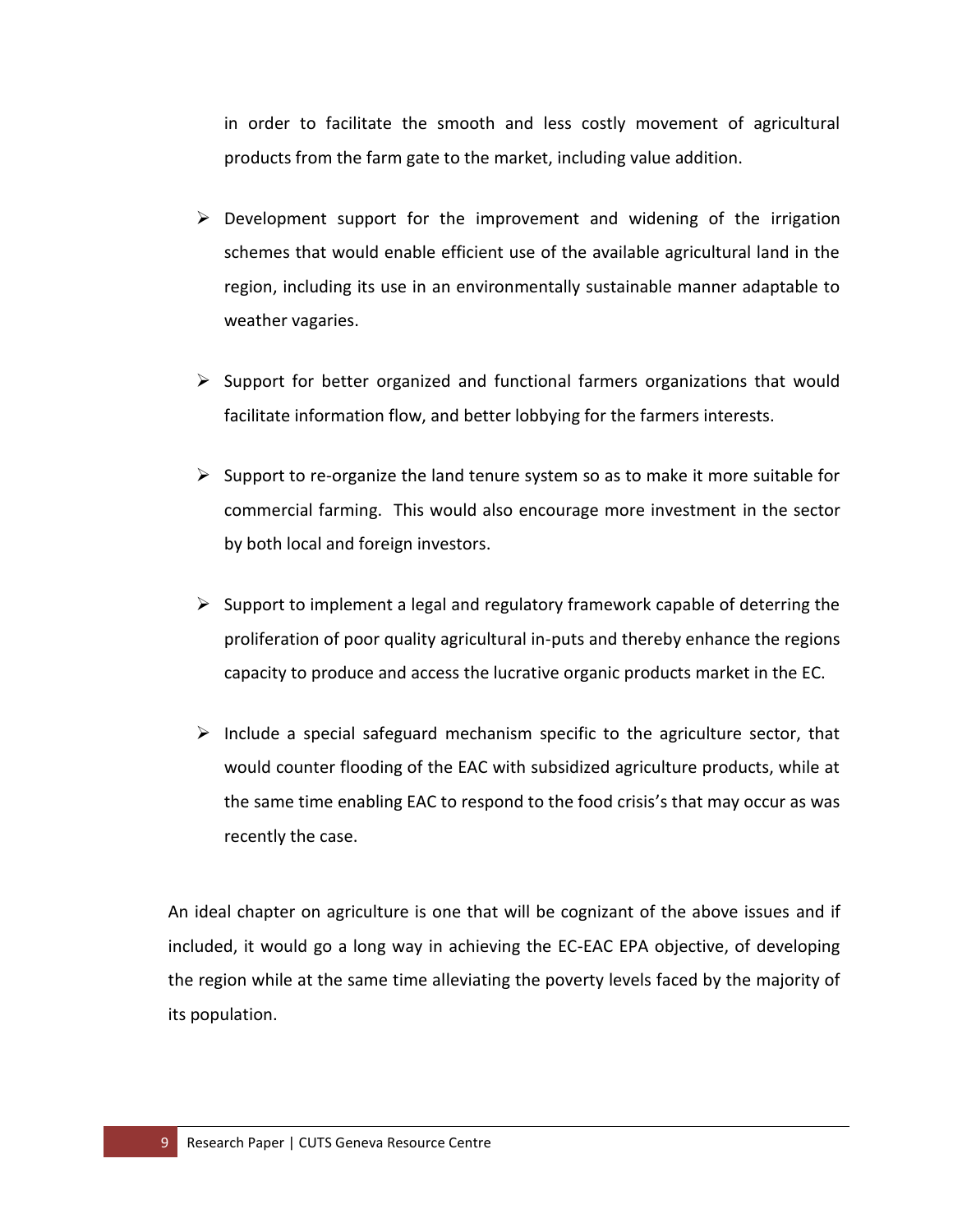#### **4. Recommendations/Conclusion:**

For the EC-EAC EPA to achieve its economic development objective in the East African region the challenges and constraints faced by the agriculture sector must be addressed and hence the need for a separate development fund directed to the sector.

This calls for specific support to address the challenges discussed above, which if overcome would enable the EAC to access the EC market and thereby utilize the preferences enshrined in the EPA.

Policy makers in the EAC should also give the agriculture sector the attention it deserves, considering its potential to contribute substantially to the development needs of the region. To this end the following specific action is required:

- $\triangleright$  Honoring the Maputo decision to allocate 10% of the national budgets to the development of the agriculture sector.
- $\triangleright$  Facilitating and improving the national agricultural research and extension facilities, including harmonizing them at a regional level.
- $\triangleright$  Facilitate and improve access to financial services by the rural farmers.
- $\triangleright$  Encourage and facilitate public private partnership in the agriculture sector, by consulting the private sector in the policy decisions. This would create the spirit of ownership of the policies and encourage cooperation in their implementation.

The above measures would complement the development assistance from the EC and thereby enable the EAC to leverage its agriculture sector through trade preferences under the EC-EAC EPA.